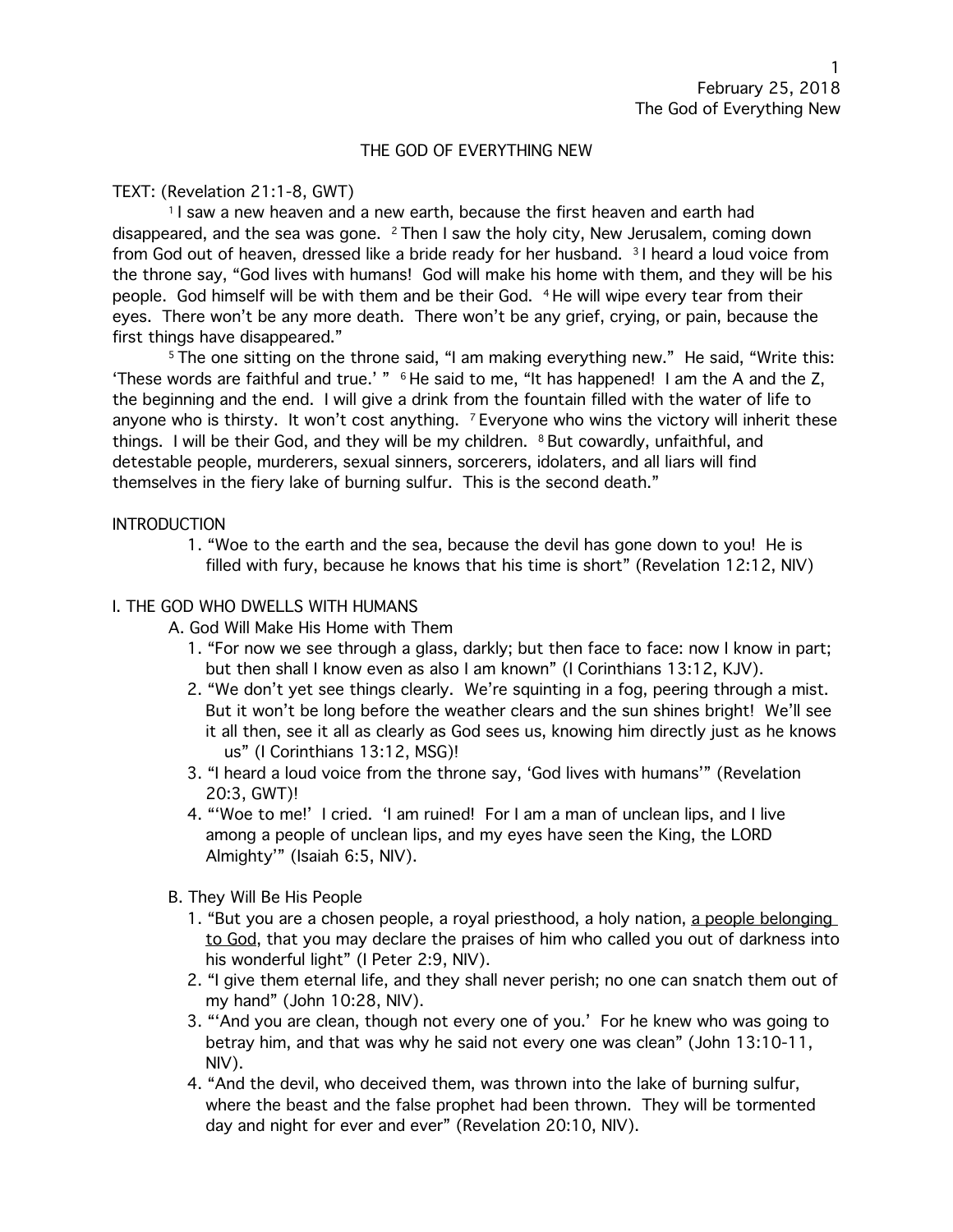- C. God Will Wipe Away Their Tears
	- 1. "He will wipe every tear from their eyes. There won't be any more death. There won't be any grief, crying, or pain, because the first things have disappeared" (Revelation 21:4, GWT).
	- 2. "For the Lamb at the center of the throne will be their shepherd; he will lead them to springs of living water. And God will wipe away every tear from their eyes" (Revelation 7:17, NIV).
	- 3. "And God will wipe away every tear from their eyes" (Revelation 7:17, NIV).
	- 4. "My soul thirsts for God, for the living God. When can I go and meet with God" (Psalm 42:2, NIV)?
- II. THE GOD WHO MAKES All Things New
	- 1. "I saw a new heaven and a new earth, because the first heaven and earth had disappeared, and the sea was gone" (Revelation 20:1, GWT).
	- A. The God Who Creates
		- 1. "In the beginning God created the heavens and the earth" (Genesis 1:1, NIV).
		- 2. "He (Jesus) is the image of the invisible God, the firstborn over all creation. For by him all things were created: things in heaven and on earth, visible and invisible, whether thrones or powers or rulers or authorities; all things were created by him and for him. He is before all things, and in him all things hold together" (Colossians 1:15-17, NIV).
		- 3. "The one sitting on the throne said, 'I am making everything new'" (Revelation 21:5, GWT).
		- 4. "And we, who with unveiled faces all reflect the Lord's glory, are being transformed into his likeness with ever-increasing glory, which comes from the Lord, who is the Spirit" (II Corinthians 3:18, NIV).
	- B. The God Who Confirms
		- 1. "Then he said, 'Write this down, for these words are trustworthy and true'" (Revelation 21:5, GWT).
		- 2. "Draw near to God, and he will draw near to you" (James 4:8, ESV).
		- 3. "Here I am! I stand at the door and knock. If anyone hears my voice and opens the door, I will come in and eat with him, and he with me" (Revelation 3:20, NIV).
	- C. The God Who Completes
		- 1. "He said to me, "It has happened! I am the A and the Z, the beginning and the end. I will give a drink from the fountain filled with the water of life to anyone who is thirsty. It won't cost anything. Everyone who wins the victory will inherit these things. I will be their God, and they will be my children" (Revelation 21:6-7, GWT).
		- 2. "Let us fix our eyes on Jesus, the author and perfecter of our faith, who for the joy set before him endured the cross, scorning its shame, and sat down at the right hand of the throne of God. Consider him who endured such opposition from sinful men, so that you will not grow weary and lose heart" (Hebrews 12:2-3, NIV).

# III. THE FUTURE IS NOW

A. Fight the Good Fight of Faith

1. "Fight the good fight of the faith" (I Timothy 6:12, NIV).